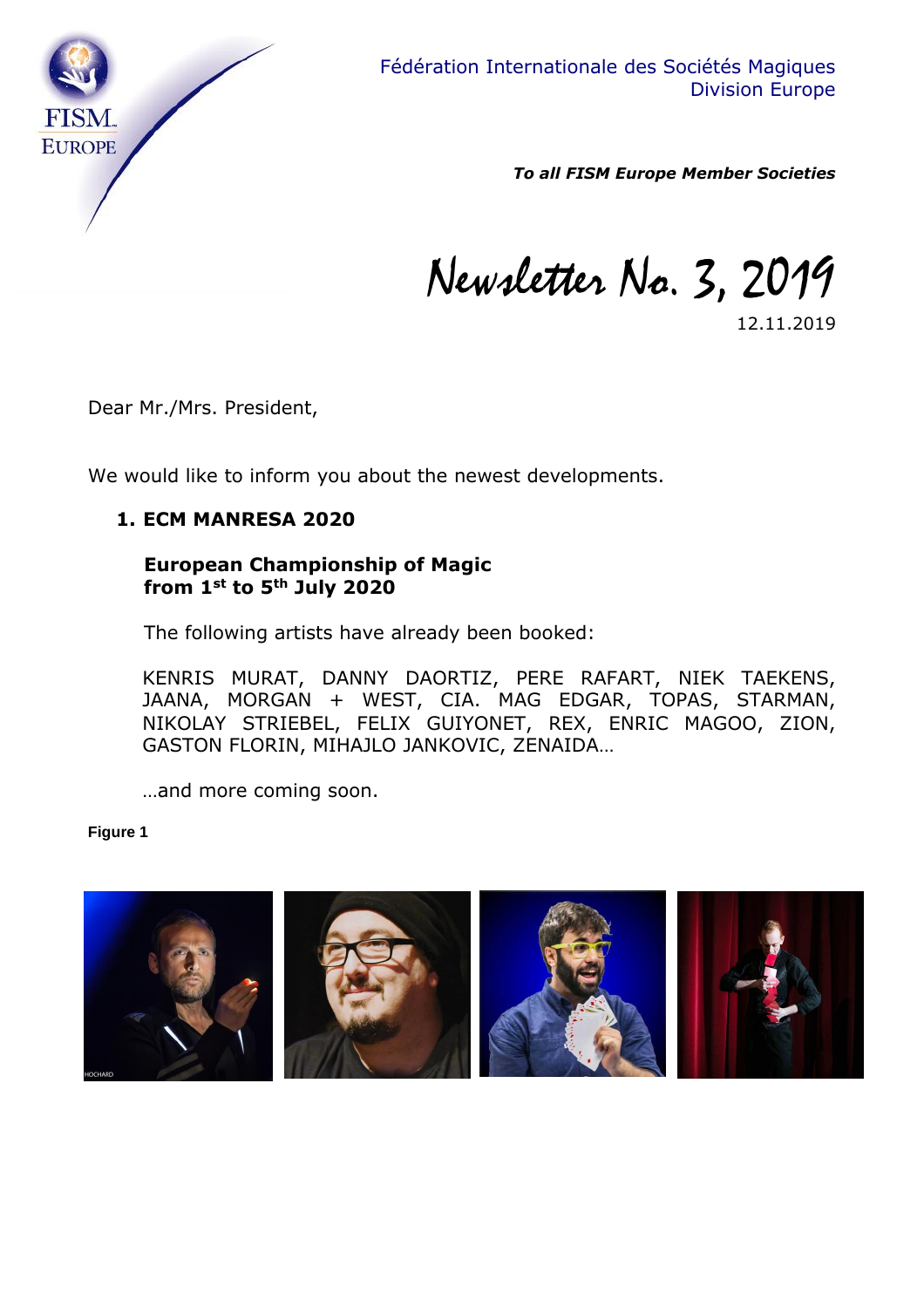

## Why register now for the *European Championship of Magic in Manresa 2020?*

As the closing day is approaching, the registration fee is increasing as well. You will also get a better seat in the theatre if you register early.

You will find all the information on the website: www.fism2020.eu.

# **2. Competitor Registration for the ECM**

Do not forget to register for the competition. The deadline is on 15/03/2020.

You can find the contest form and the rules on the website: www.**[fism2020.eu.](http://www.fism2020.eu/)**

The form has to be signed by the competitor and the President of his/her society and then sent to: pwpwmagic636@gmail.com.

The official confirmation that he/she is accepted will be sent out after the closing of the deadline.

The 1<sup>st</sup> and 2<sup>nd</sup> Prize Winners at the ECM 2020 in Manresa will automatically be qualified for the WCM 2021 in Quebec.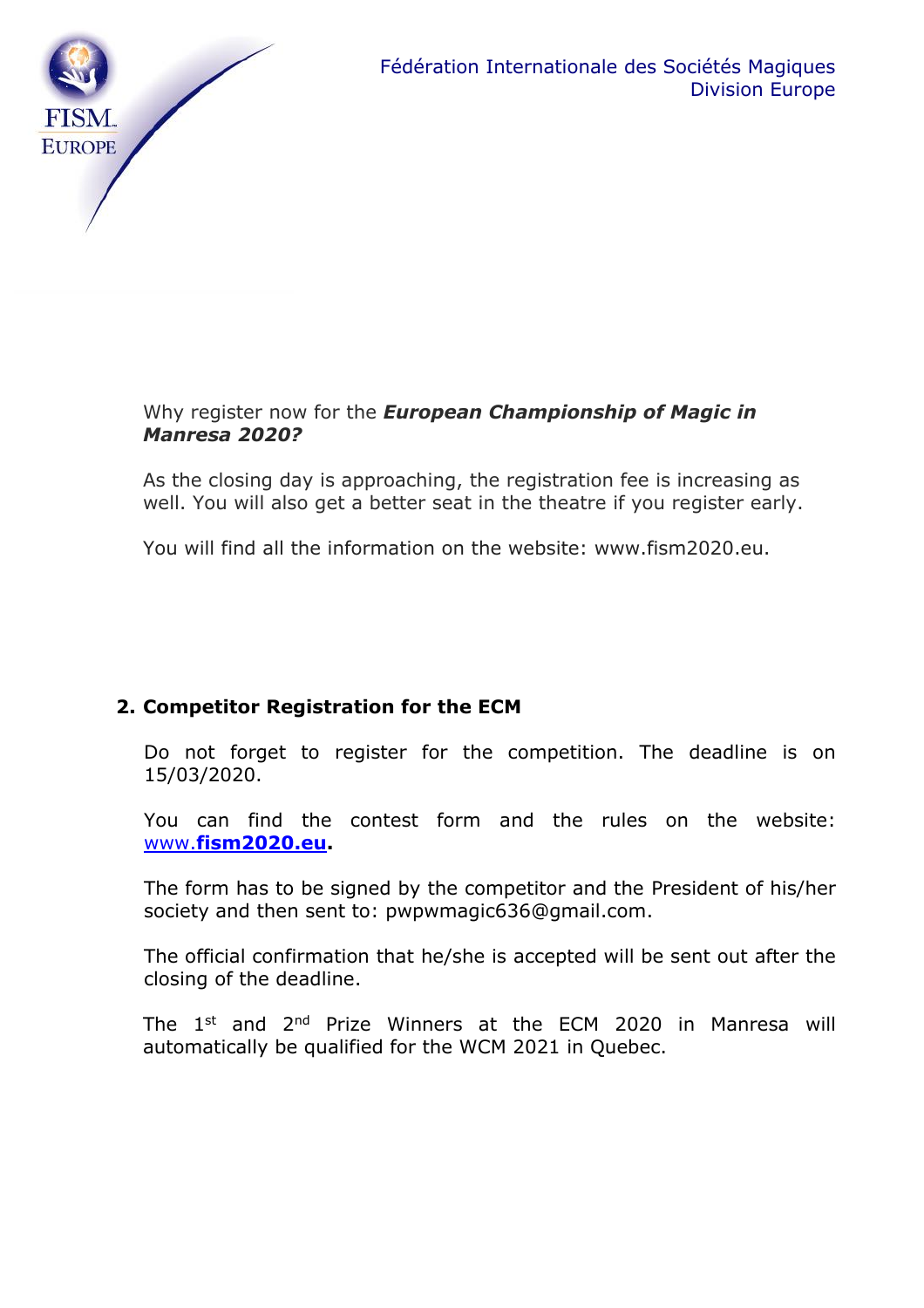

We recommend that a competitor does not wait for the last minute to sign up for the championship.

Do not hesitate to contact us for more information. We will be happy to help you.

## **3. Candidates for the next ECM 2023**

Candidates who would be interested in organizing the next ECM 2023 are still welcome. Please contact us. If you need some information, please let us know.

# **4. EEB CONTRIBUTION**

As you know the General Assembly took a decision in 2014 about a contribution to the EEB. This contribution is 20 euros for a three-yearperiod. In Manresa your society will have to pay the fee for the years 2020–2023.

Some societies still have not paid their contribution for the years 2014– 2020. Please be aware that your contribution has to be paid, especially if your society has a competitor and wants to vote at the next General Assembly in Manresa.